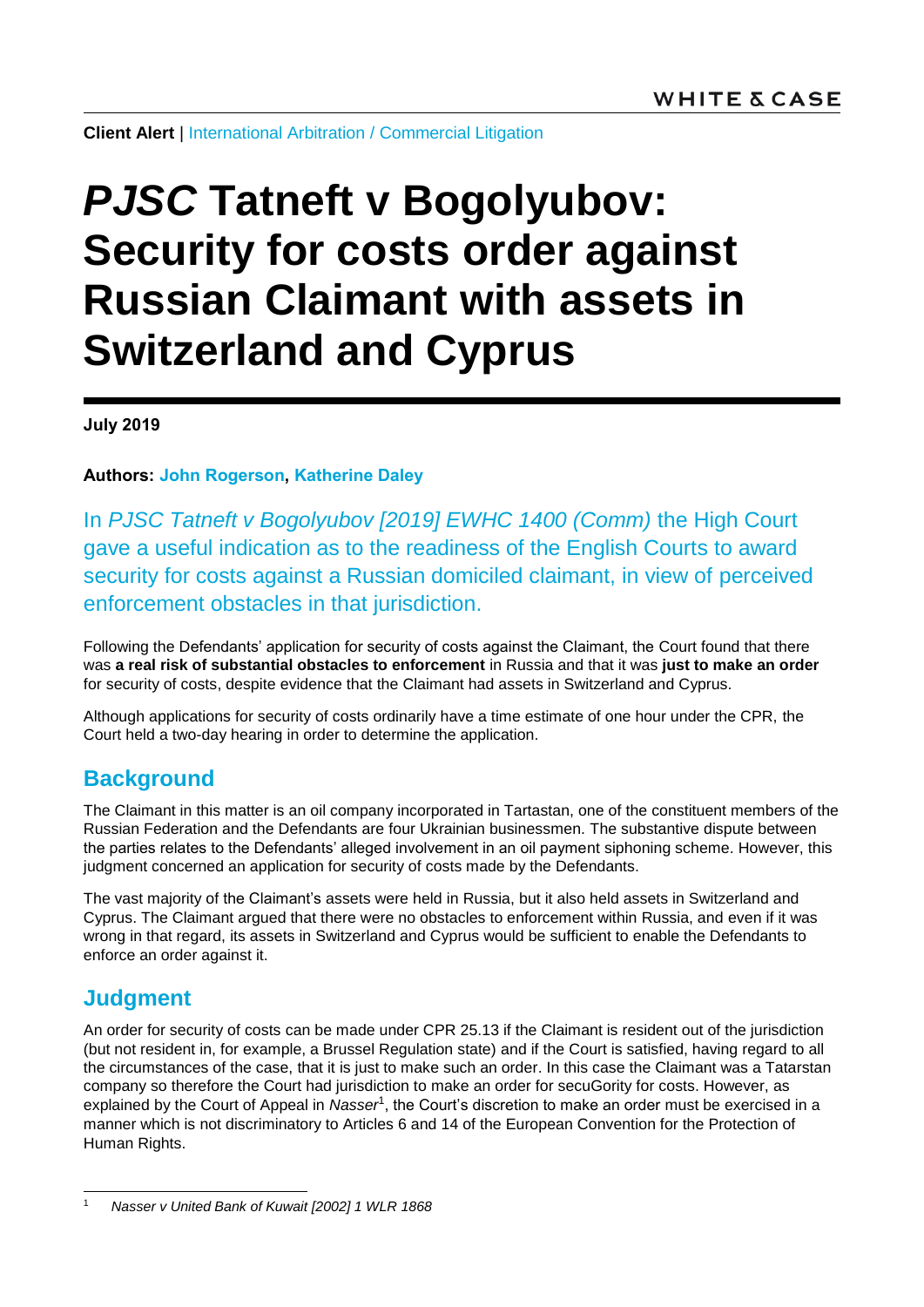Accordingly, after determining that an order for security for costs would not stifle the proceedings due to Tatneft's significant funds, the Court had to determine:

- (1) Whether there was a **real risk of substantial obstacles to enforcement** by reason of Tatneft's country of residence or the location of its assets (referred to as the *Nasser* condition); and
- (2) If so, whether it would be **just to make an order for security of costs**.

## **Enforcement in Russia**

The Court considered a number of factors in relation to enforcing cost orders in Russia and ultimately determined that **there was a real (as opposed to fanciful) risk of there being substantial obstacles** to enforcement in Russia for the following reasons, taken together:

- (1) The results of an analysis of publicly available sources of information on the enforcement of recent court decisions and arbitral awards by Russian courts showed that enforcement of English court judgments, arbitral institutions and Ukrainian court judgments had materially declined between 2015 and 2018.
- (2) The lack of a relevant bilateral treaty between the UK and Russia requiring the courts of each state to enforce judgments and costs orders made in the other.
- (3) The most usual and cogent argument for enforcement in Russia would be on the basis of reciprocity. Given there was not sufficient evidence to prove a presumption of enforcement, there was a risk that it may be necessary to establish reciprocity before the Russian courts on a case by case basis. Given that no party could find a case where an English court had enforced a Russian costs-only judgment there was found to be a risk (which was more than fanciful) that reciprocity might not be found to be established in an attempt to enforce a costs order in Russia.
- (4) There is (to the relevant standard) a sufficient risk that a judgment in Russia will not be enforced if it does not relate to a decision based on the merits of the case. An order for security for costs in this matter (where both sides appeared to accept that the Claimant's case was arguable) would not make any determination on the merits.
- (5) The Court gave weight to evidence which established (to the relevant standard) that a Russian court might apply a public policy exception to enforcement in an expansive way (and take into account political considerations specific to the jurisdiction). The Defendants gave evidence that the Russian courts would not recognise foreign orders in favour of sanctioned individuals (i.e., the first and third defendants, who are subject to sanctions imposed by the Russian government). Even if a costs order was properly enforced in Russia, and the amount was credited to the relevant Defendants, those sanctions would require the money to be indefinitely frozen within Russia, which the Court considered to be a substantial obstacle to enforcement.

### **Enforcement in Switzerland and Cyprus**

The Claimant sought to argue that even if enforcement was not possible in Russia, because of the existence of assets in Switzerland and Cyprus, it was inappropriate and unnecessary for an order for security for costs. The Defendants argued that such assets provided no real assurance that, at the point of enforcement, these assets represented substantial value which the Defendants could enforce against.

On the facts, rejecting the Claimant's arguments, the Court determined that there was **a real risk that the assets within Switzerland and Cyprus would not be available, or not available in sufficient amounts** if, and when the Defendants were seeking to enforce a costs order. Reference was made to the "*neither fully transparent, nor fully explained*" shareholding arrangements of the Claimant and the suggestion that there was no good reason to doubt that the Claimant would take a course of action available to it in order to diminish the assets which would be available to the Defendants to enforce against.<sup>2</sup>

 $\overline{2}$ <sup>2</sup> *PJSC Tatneft v Gennadiy Bogolyubov, Igor Kolomoisky, Alexander Yaroslavsky, Pavel Ovcharenko [2019] EWCH 1400 (Comm)*, para 48